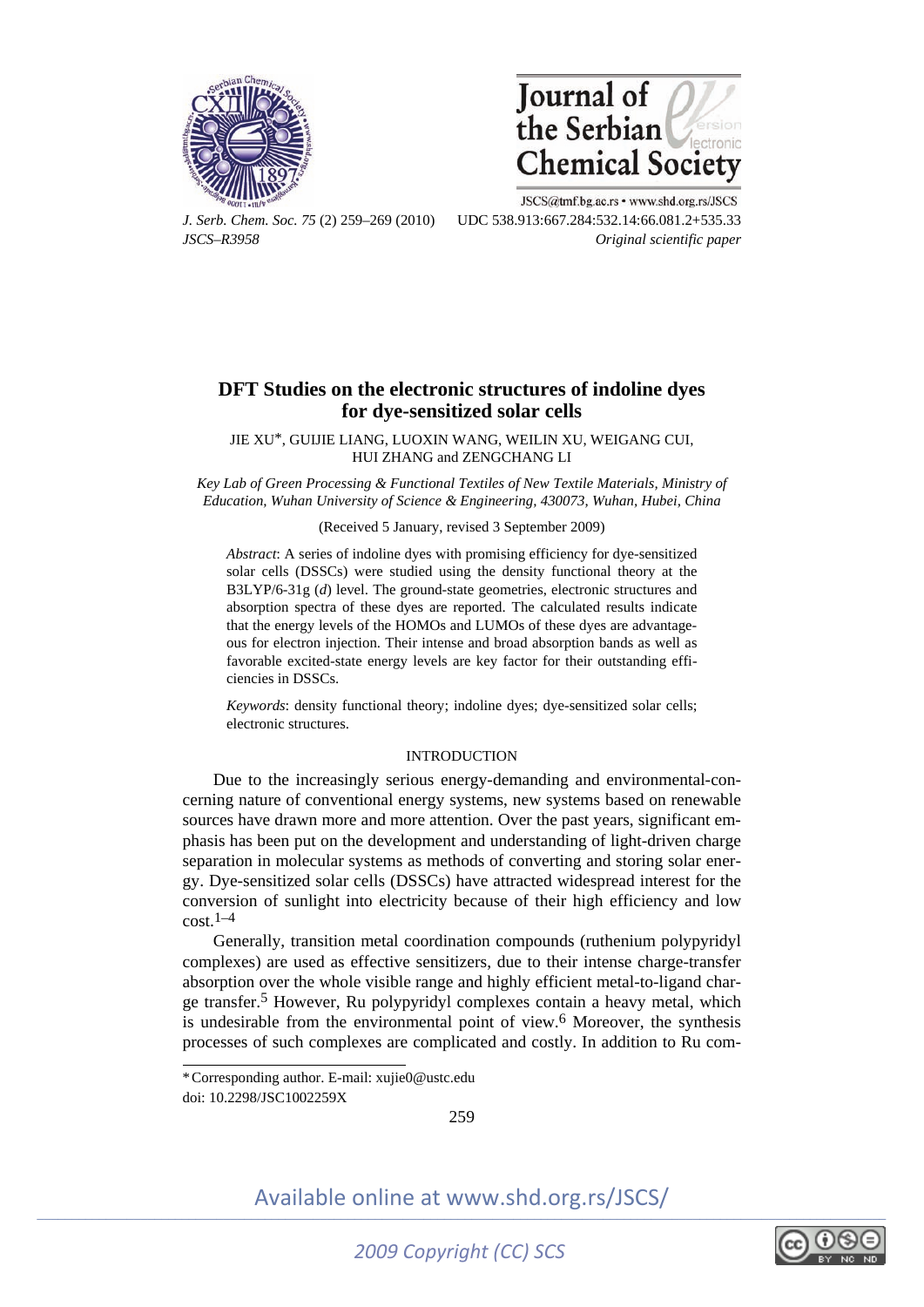plexes, pure organic dyes as sensitizers are also under intensive investigation due to their high molar extinction coefficients, flexible structural modifications and low costs, $\bar{7}$  and some of them have reached good efficiency.<sup>8–11</sup> Indoline dyes have been reported as high-efficient sensitizers for DSSCs because of their strong and intense absorption bands in the visible region.<sup>9,12,13</sup>

An accepted model for a DSSC is as follows: a sensitizing dye molecule absorbs visible or near infrared light and injects an electron into a semiconductor from its excited state(s).14 Once the electron is transferred into, for example, solid TiO<sub>2</sub>, it proceeds through the semiconductor to an external circuit. Subsequently, the oxidized sensitizer receives an electron from an electron donor, such as an iodide ion, present in the electrolyte. Therefore, the performance of DSSC strongly depends on the following factors: 1) the absorption efficiency of the sensitizing dye for the solar light spectrum; 2) electron transfer, probably from the excited state of the sensitizing dye to  $TiO<sub>2</sub>$  (efficiency of the charge separation); and 3) probability of the electron transfer from the electron donor to the oxidized dye.<sup>3</sup> All these factors are closely associated with the structure of the ground and excited electronic states of the sensitizing dye. From this point of view, it is imperative to investigate the electronic structures of both the ground and excited states of the sensitizing dye molecule for an understanding of the mechanism of the charge separation and the electron transfer, which are the key processes in this type of solar cells. In order to design and synthesize more efficient sensitizing dyes, it is also necessary to understand the electronic structures of the existing efficient sensitizing dyes.

The density functional theory (DFT) has emerged as a reliable standard tool for the theoretical treatment of structures as well as electronic and absorption spectra. Its time-dependent extension, called time-dependent DFT (TD-DFT), can give reliable values for the valence excitation energies with standard exchange-correlation functionals. The computational cost of a TD-DFT calculation is comparative to that of a Hartree–Fock based single excitation theory, such as, configuration interaction singles (CIS) or the time-dependent Hartree–Fock (TD- -HF) method, and maintains a uniform accuracy for open-shell and closed-shell systems. In recent years, TD-DFT has been extensively used to study the structures and absorption spectra of sensitizing dyes for DSSCs. Ru complexes have been widely investigated by TD-DFT calculations.<sup>4,15–22</sup> TD-DFT calculations</sup> have also been applied to the study of some pure organic dyes which act as sensitizers in DSSCs.23–26 Zhang *et al*. 25 employed DFT and TD-DFT calculations to study the absorption spectra and electronic structures of a series of coumarin dyes. However, there have been relatively few attempts to investigate the electronic structures of indoline dyes.

In this study, a series of indoline dyes (shown in Fig. 1) were examined using DFT and TD-DFT. The ground-state geometries, electronic structures and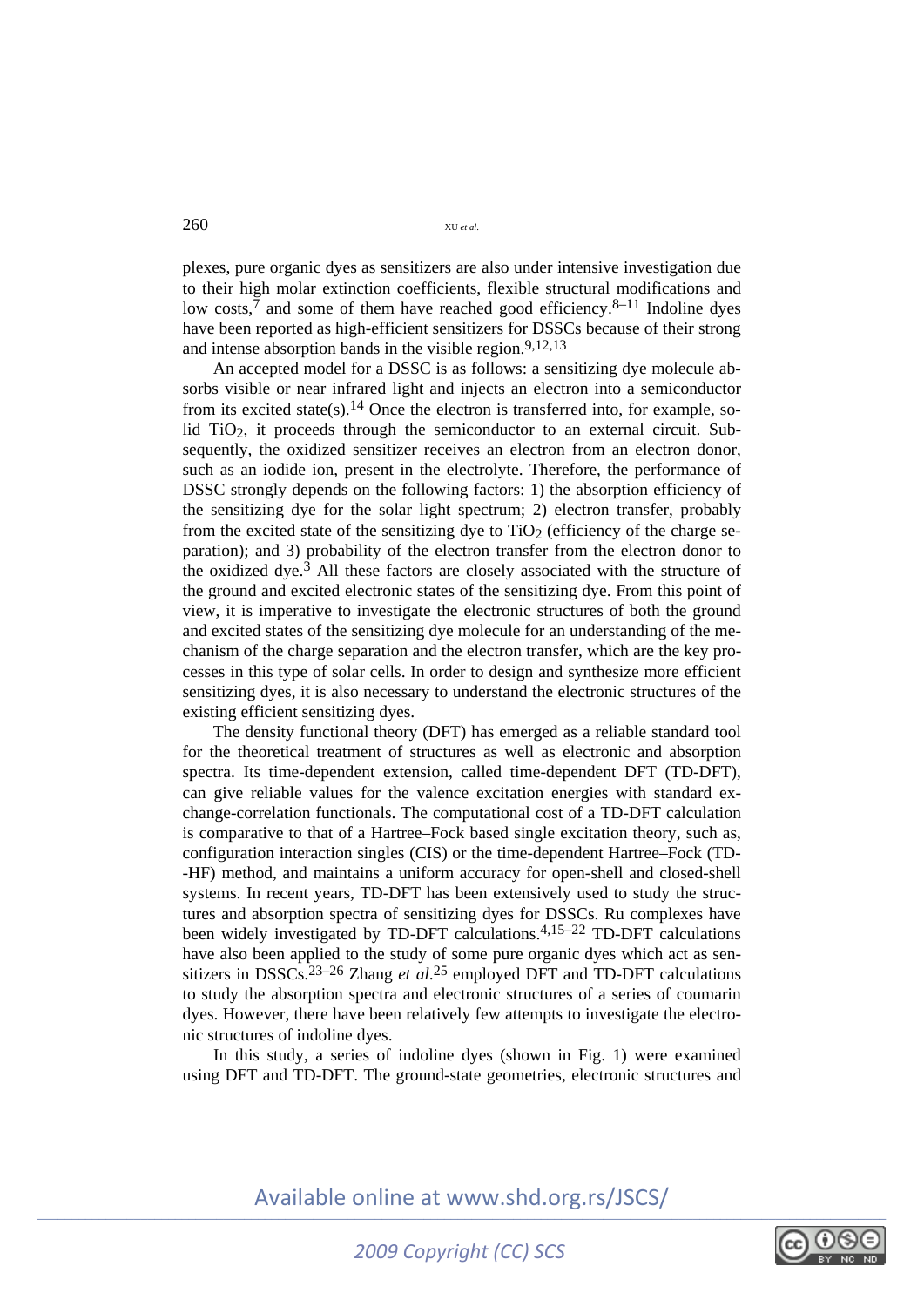UV–Vis absorption spectra were obtained. The theoretical calculation studies provide an in-depth understanding concerning molecular structures and physical properties, which is helpful for the interpretation and prediction of optical absorption spectra of this series of indoline dyes at a molecular level.



Fig. 1. Chemical structures of the indoline dyes D102, D131 and D149.

## COMPUTATIONAL METHOD

All the calculations were performed using the Gaussian 03 program package.<sup>27</sup> The ground-state geometries were fully optimized without any symmetry constrains at the DFT level of theory with the Becke<sup>29</sup> three parameters hybrid functional and the Lee, Yang and Parr correlational functional B3LYP<sup>29</sup> sing a standard 6-31g (d) basis set on all atoms. The excitation energies and oscillator strengths for the lowest 30 singlet-singlet transitions at the optimized geometry in the ground state were obtained in TDFT calculations using the same basis set as for the ground state. According to the calculated results, the UV–Vis absorption spectra were simulated by a Gaussian convolution with a full width at half-maximum of 0.4 eV (3200 cm-1).4 Solvation effects were introduced by the SCRF method, *via* the conductor polarizable continuum model (CPCM)<sup>30,31</sup> implemented in the Gaussian program, for both geometry optimizations and the TD-DFT calculations.

## RESULTS AND DISCUSSION

## *Molecular structures*

The framework of the indoline dyes in this study is formed by a phenylethenyl group, an indoline ring and two or three rhodanine rings. The optimized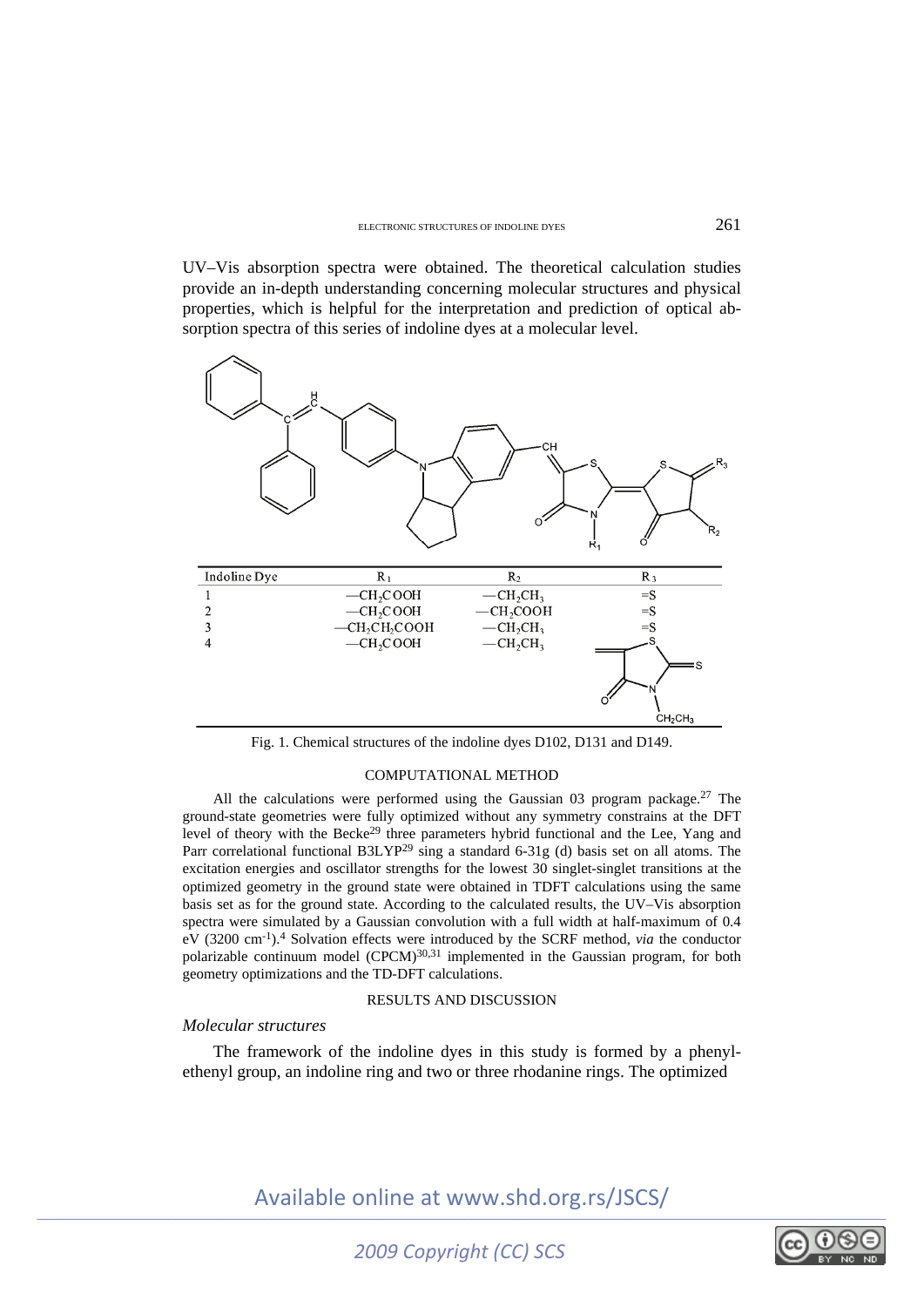ground-state geometries of the four indoline dyes are shown in Fig. 2. The physical separation of the electron-donating (ED) and electron accepting groups (EA) for these dyes are quite similar  $(11.33\pm0.01 \text{ Å})$  although their substituent groups



Fig. 2. Optimized ground-state geometries of the indoline dyes. (Continued on next page).

*2009 Copyright (CC) SCS*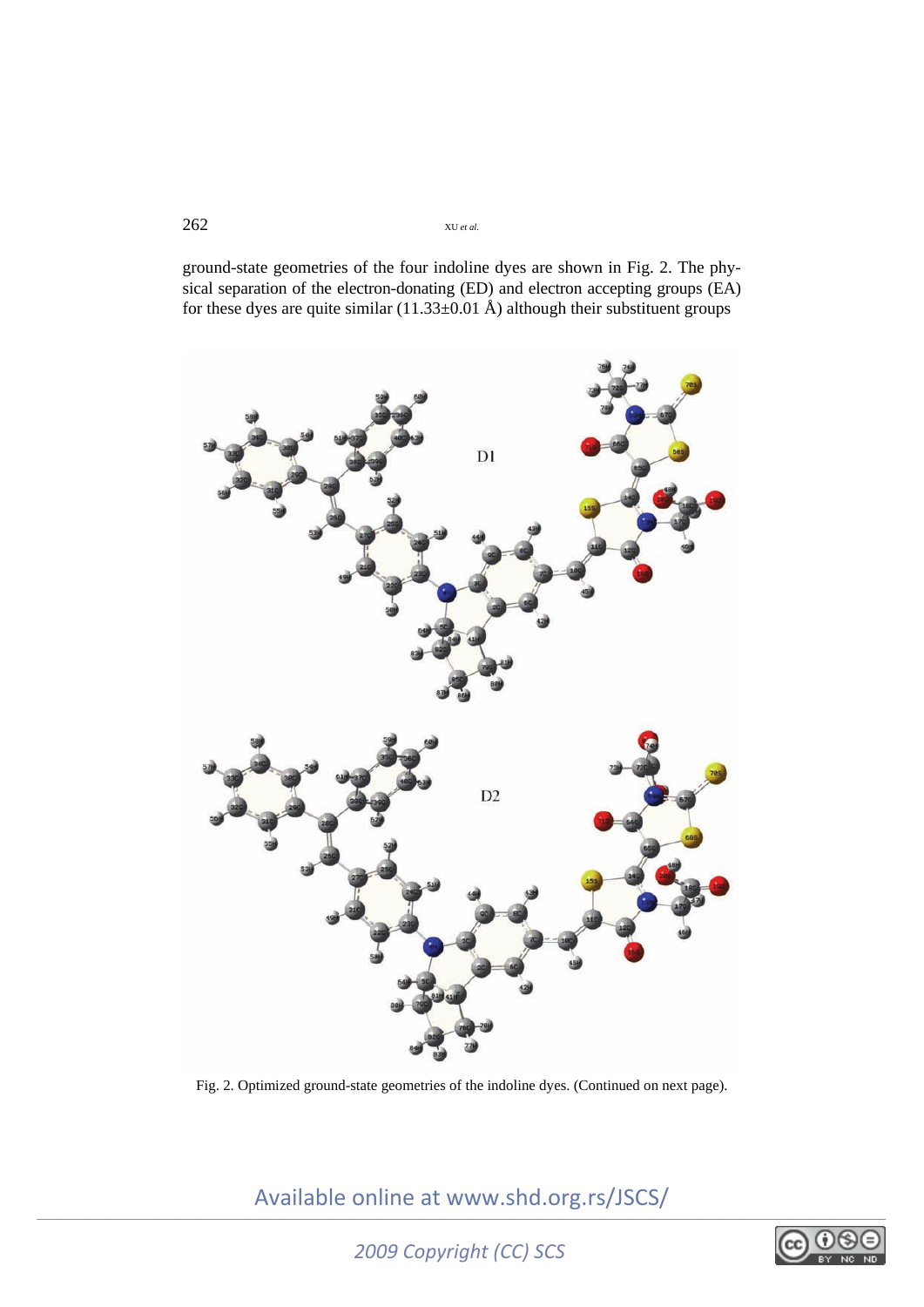

Fig. 2. Optimized ground-state geometries of the indoline dyes. (Continued).

differ from each other. The C10-C11 bond lengths for these dyes are 1.364–1.365 Å, exhibiting a delocalized  $\pi$ -bond character. The dihedral angles of the C–C and C=C bonds at the methine bridge between the indoline and rhodanine rings  $(\angle$ C8–C7–C10–C11) for D1, D2, D3 and D4 are 3.50, –0.22, 3.88 and 1.59°, respectively. In comparison to D1, the rhodanine rings are distorted by 3.72° in response to the orientation of the second carboxyl group for D2 and by 1.91° in res-

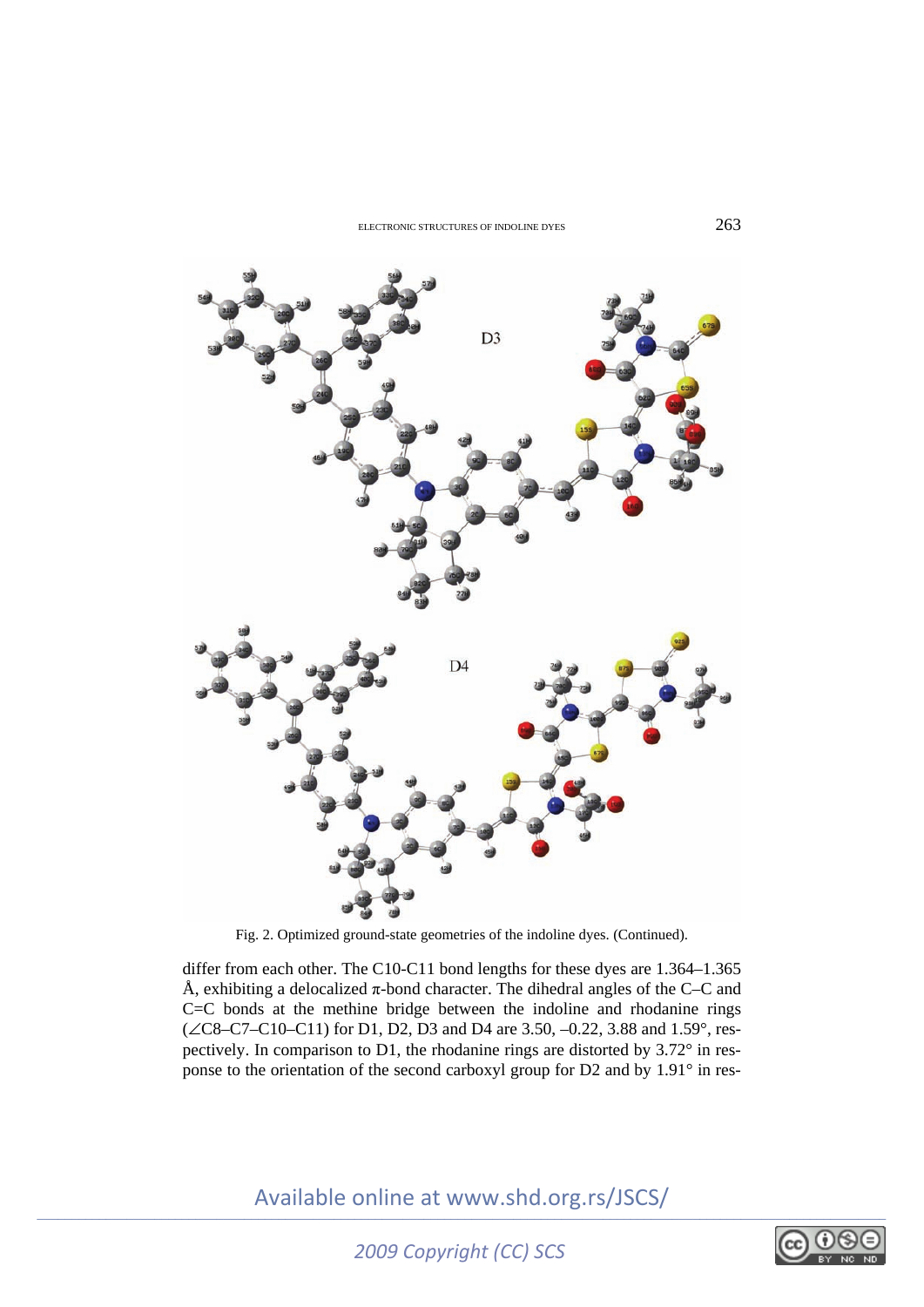ponse to an increased rhodanine ring for D4, but very slightly in response to the increased methylene for D3. The N13-C17 bond for D1 (1.456 Å) are shorter than that for D3 (1.476 Å), indicating that the increased methylene in carboxyl group would be disadvantageous to the electron injection through the anchoring carboxyl group in DSSCs. The dipole moments for D1, D2, D3 and D4 are 14.562, 15.697, 13.035 and 15.227 D, respectively.

## *Electronic structures*

The molecular orbitals involved in the analyzed transitions were examined by the DFT method. The vertical excitation energy and oscillator strength along with the main excitation configuration are listed in Table I. The major electronic absorption bands are assigned to those excitations with significant oscillator strengths. The electronic structures of these dyes are quite similar although their substituent groups are distinct from one another. The HOMO and LUMO orbitals of D1 are shown in Fig. 3 as a representation. The electron distribution of the HOMO orbital is delocalized over the  $\pi$ -system with the highest electron density centered on the central nitrogen atom. It is noticed that the LUMO orbital have larger compositions of the terminal carboxyl group compared with the HOMO orbital. Therefore, the HOMO–LUMO excitation induced by light irradiation could shift the electron distribution from the middle of the molecule to the anchoring moieties, thus favoring electron injection from dye to  $TiO<sub>2</sub>$ . The absolute energies of the HOMOs are –4.95, –4.98, –4.93, and –4.93 eV, while the absolute energies of the LUMOs are  $-2.56$ ,  $-2.59$ ,  $-2.50$ , and  $-2.56$  eV for D1, D2, D3, and D4, respectively. The calculated energies of D1 herein are quite consistent

TABLE I. Excitation energy (E and calculated  $\lambda$ ), oscillator strength (*f*) and main configuration of indoline dyes  $(H = HOMO, L = LUMO, L+1 = LUMO+1, etc.)$ 

| Dye            | E / eV | $\lambda / nm$ | $\mathcal{f}$ | Configuration                                              | Assignment              |
|----------------|--------|----------------|---------------|------------------------------------------------------------|-------------------------|
| D <sub>1</sub> | 2.12   | 585.7          | 0.913         | $H \rightarrow L$ (+89 %)                                  | $\pi \rightarrow \pi^*$ |
|                | 2.82   | 439.3          | 0.546         | $H-1 \rightarrow L$ (+75 %); $H \rightarrow L+1$ (+16 %)   |                         |
|                | 2.95   | 420.0          | 0.386         | $H \rightarrow L+1$ (+73 %); $H-1 \rightarrow L$ (+16 %)   |                         |
|                | 3.26   | 380.2          | 0.549         | $H-2 \rightarrow L$ (+68 %); $H \rightarrow L+2$ (+19 %)   |                         |
| D <sub>2</sub> | 2.33   | 532.8          | 1.024         | $H \rightarrow L$ (+86 %)                                  | $\pi \rightarrow \pi^*$ |
|                | 3.10   | 399.6          | 0.281         | $H-1 \rightarrow L (+91%)$                                 |                         |
|                | 3.48   | 356.3          | 0.202         | $H \rightarrow L+1$ (+81 %); $H \rightarrow L+2$ (+7 %)    |                         |
| D <sub>3</sub> | 2.13   | 581.1          | 0.944         | $H \rightarrow L$ (+89 %)                                  | $\pi \rightarrow \pi^*$ |
|                | 2.83   | 437.5          | 0.520         | $H-1 \rightarrow L$ (+76 %); $H \rightarrow L+1$ (+15 %)   |                         |
|                | 2.98   | 415.5          | 0.433         | $H \rightarrow L+1$ (+74 %); $H-1 \rightarrow L$ (+14 %)   |                         |
|                | 3.25   | 381.1          | 0.522         | $H-2 \rightarrow L$ (+66 %); $H \rightarrow L+2$ (+23 %)   |                         |
| D <sub>4</sub> | 2.08   | 596.7          | 1.103         | $H \rightarrow L$ (+90 %)                                  | $\pi \rightarrow \pi^*$ |
|                | 2.65   | 467.7          | 0.701         | $H-1 \rightarrow L$ (+58 %); $H \rightarrow L+1$ (+34 %)   |                         |
|                | 2.76   | 449.5          | 0.405         | $H \rightarrow L+1$ (+58 %); $H-1 \rightarrow L$ (+31 %)   |                         |
|                | 3.07   | 403.3          | 0.163         | $H-2 \rightarrow L (+86%)$                                 |                         |
|                | 3.25   | 381.2          | 0.353         | $H \rightarrow L+2$ (+72 %); $H-1 \rightarrow L+1$ (+18 %) |                         |

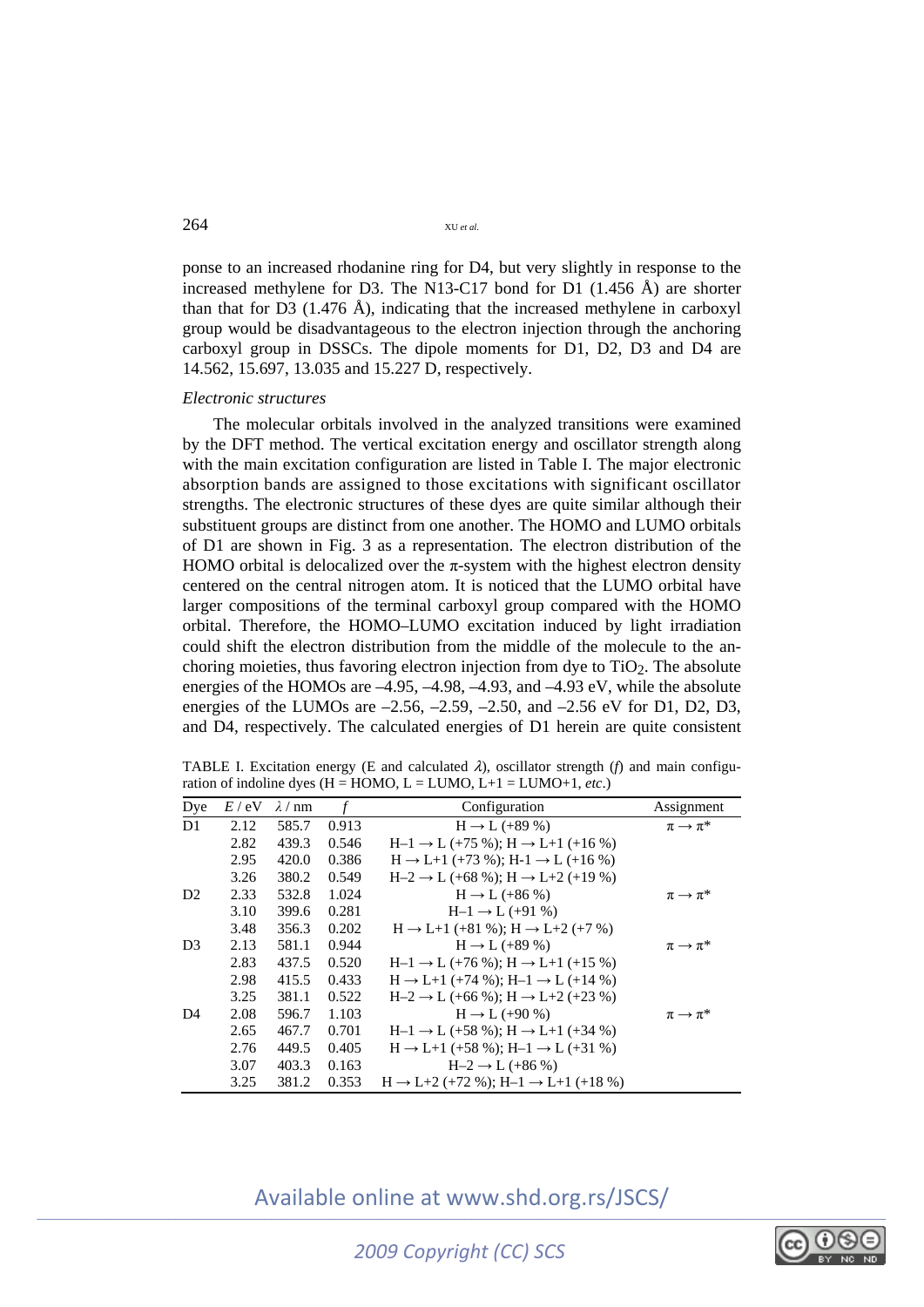with the experimental data (cited as D149, HOMO: -4.901 eV, LUMO: -2.873 eV).32 For comparison, the HOMO level for N719 (calculated at the DFT level of theory in a water environment) is  $-5.3$  eV with the LUMO at  $-2.7$  eV.<sup>33</sup> The HOMO (conduction band) energy level of TiO<sub>2</sub> calculated for a Ti<sub>38</sub>O<sub>76</sub> cluster exposing the anatase (101) surface<sup>34</sup> is located at  $-6.55$  eV, and the corresponding LUMO at –2.77 eV.



Fig. 3. HOMO and LUMO of the indoline dyes computed on the ground-stated geometries.

The HOMO and LUMO levels of a dye used in a DSSC must match with the conduction-band-edge energy level  $(E<sub>cb</sub>)$  of the TiO<sub>2</sub> and the redox potential of electrolyte for an efficient charge separation and dye regeneration. The HOMO level has to be sufficiently more positive than the redox potential (0.40 V *vs*. NHE for  $I^{-}/I_3^-$ ) and the LUMO of the dye has to be sufficiently more negative

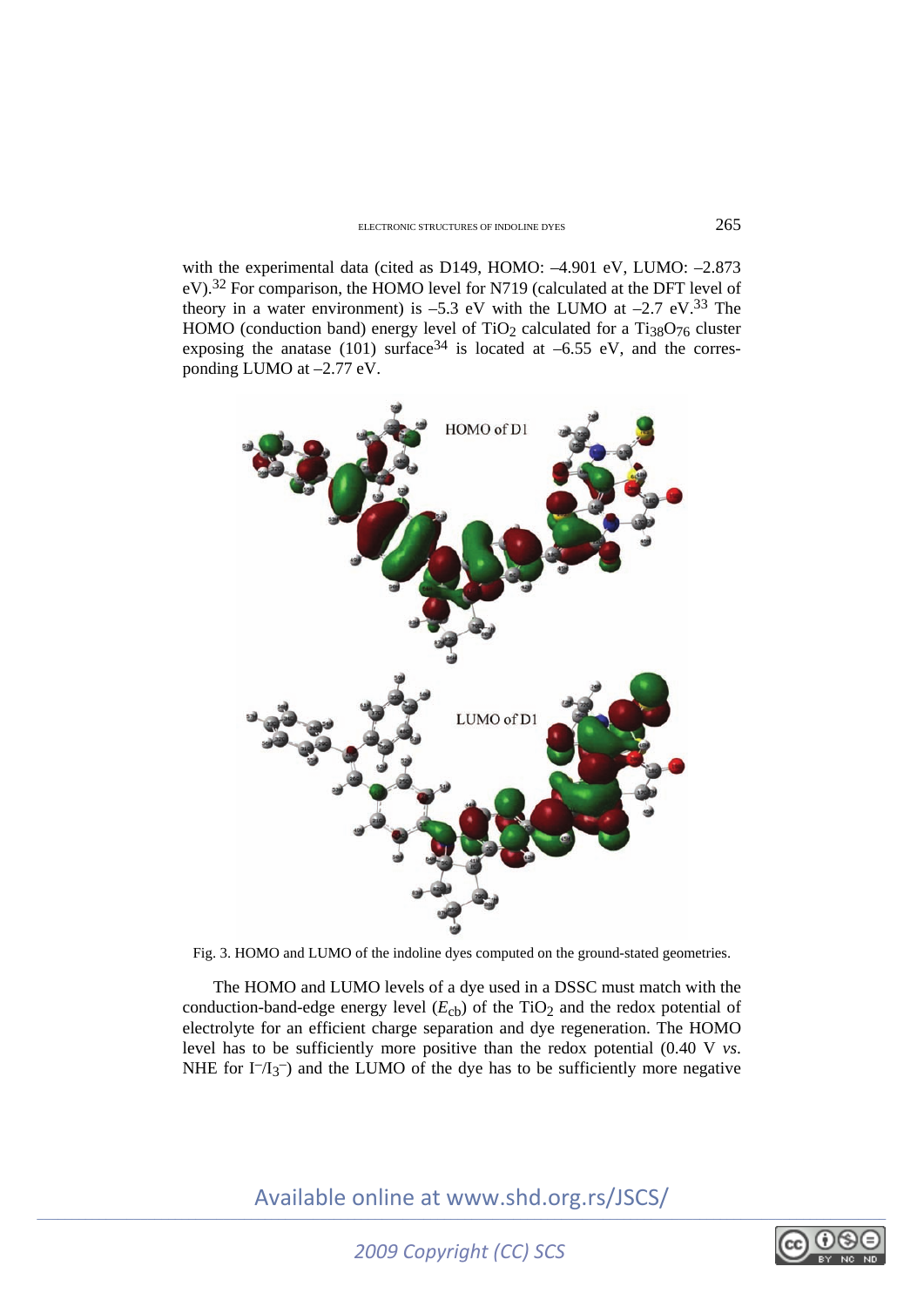than the  $E<sub>cb</sub>$  of TiO<sub>2</sub>. Usually, an energy gap of more than 0.2 V between the LUMO level of the dye and the  $E_{cb}$  of TiO<sub>2</sub> (-0.50 V *vs*. NHE) is necessary for an effective electron injection from the excited dye to the conduction band of  $TiO<sub>2</sub>$ .<sup>24</sup> The energy levels of the excited state of the four dyes are depicted in Fig. 4. The HOMO levels are more positive than the redox potential of  $I<sub>-13</sub>$  $(0.40 \text{ V} \text{ vs. NHE})$ , meaning that the resultant dye<sup>+</sup> can be deoxidized by I<sup>-</sup> in the electrolyte. The LUMO levels are sufficiently more negative than the  $E_{cb}$  (-0.5 V *vs*. NHE) to inject electrons from the dyes. The relatively large energy gaps between the LUMO and the  $E_{cb}$  values could improve the voltage and, consequently, the total efficiency.



Fig. 4. Energy level diagram of the conduction bands of  $TiO<sub>2</sub>$ , and the ground state and single excited states of the indoline dyes.

## *UV–Vis absorption spectra*

The simulated absorption spectra of the four indoline dyes in solutions are shown in Fig. 5. The first optically allowed electronic transition of D1, D2, D3 and D4 are predicted to populate the HOMO  $\rightarrow$  LUMO transitions at 585.7, 532.8, 581.1 and 596.7 nm, respectively. The observed experimental *λ*max values are at 526, 531, and 532 nm for D1, D2 and D3 (D4 has a slightly red-shifted absorption spectrum peak, but the  $\lambda_{\text{max}}$  value is not valuable).<sup>9</sup> It seems that the calculated results did not reproduce the corresponding experimental spectra very well. The inclusion of the solvent is important to calculate spectra in good agreement with the experiment. However, the experimental data<sup>9</sup> were obtained in *tert*-butyl alcohol/acetonitrile (1/1); while the present calculation was carried out with only the solvation effect of acetonitrile.

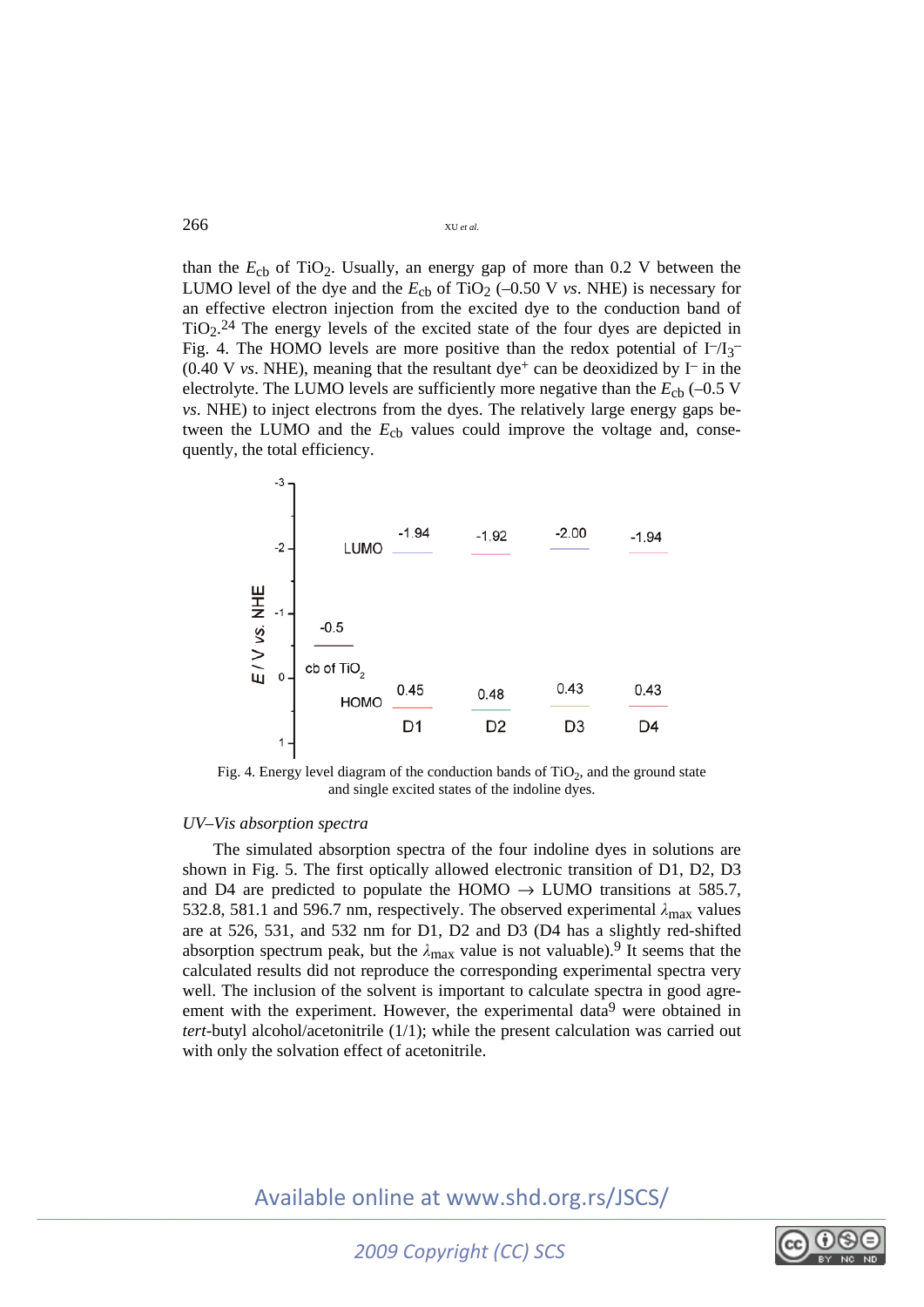

Fig. 5. Simulated absorption spectra of the indoline dyes.

## **CONCLUSIONS**

In this paper, the ground-state geometries and electronic structures of four indoline dyes in acetonitrile were investigated by DFT calculations. The high absorption coefficients of these dyes in visible region make them very suitable for efficient light harvesting. The absolute energies of the HOMOs are –4.95, –4.98, –4.93, and –4.93 eV, while the absolute energies of the LUMOs are –2.56, –2.59,  $-2.50$ , and  $-2.56$  eV for D1, D2, D3, and D4, respectively, indicating that electron transfer from the excited dyes to the  $TiO<sub>2</sub>$  conduction band is available.

*Acknowledgements*. This work was supported by the Foundation of Wuhan University of Science & Engineering (No. 20073208), the Natural Science Foundation of Hubei Province (No. 2007ABA075 and 2008CDB261), and the Key Project of Science and Technology Research of Ministry of Education (No.208089). The authors gratefully wish to express their thanks to the reviewers for critically reviewing the manuscript and making important suggestions.

### ИЗВОД

## DFT ИСПИТИВАЊА ЕЛЕКТРОНСКЕ СТРУКТУРЕ ИНДОЛНИХ БОЈА СОЛАРНЕ ЋЕЛИЈЕ ОСЕТЉИВЕ НА БОЈУ

#### JIE XU, GUIJIE LIANG, LUOXIN WANG, WEILIN XU, WEIGANG CUI, HUI ZHANG и ZENGCHANG LI

*Key Lab of Green Processing & Functional Textiles of New Textile Materials, Ministry of Education, Wuhan University of Science & Engineering, 430073, Wuhan, Hubei, China* 

Серија индолних боја које имају обећавајућу ефикасност за соларне ћелије осетљиве на боју испитивана је помоћу теорије функционала густине на B3LYP/6-31g (d) нивоу. При-



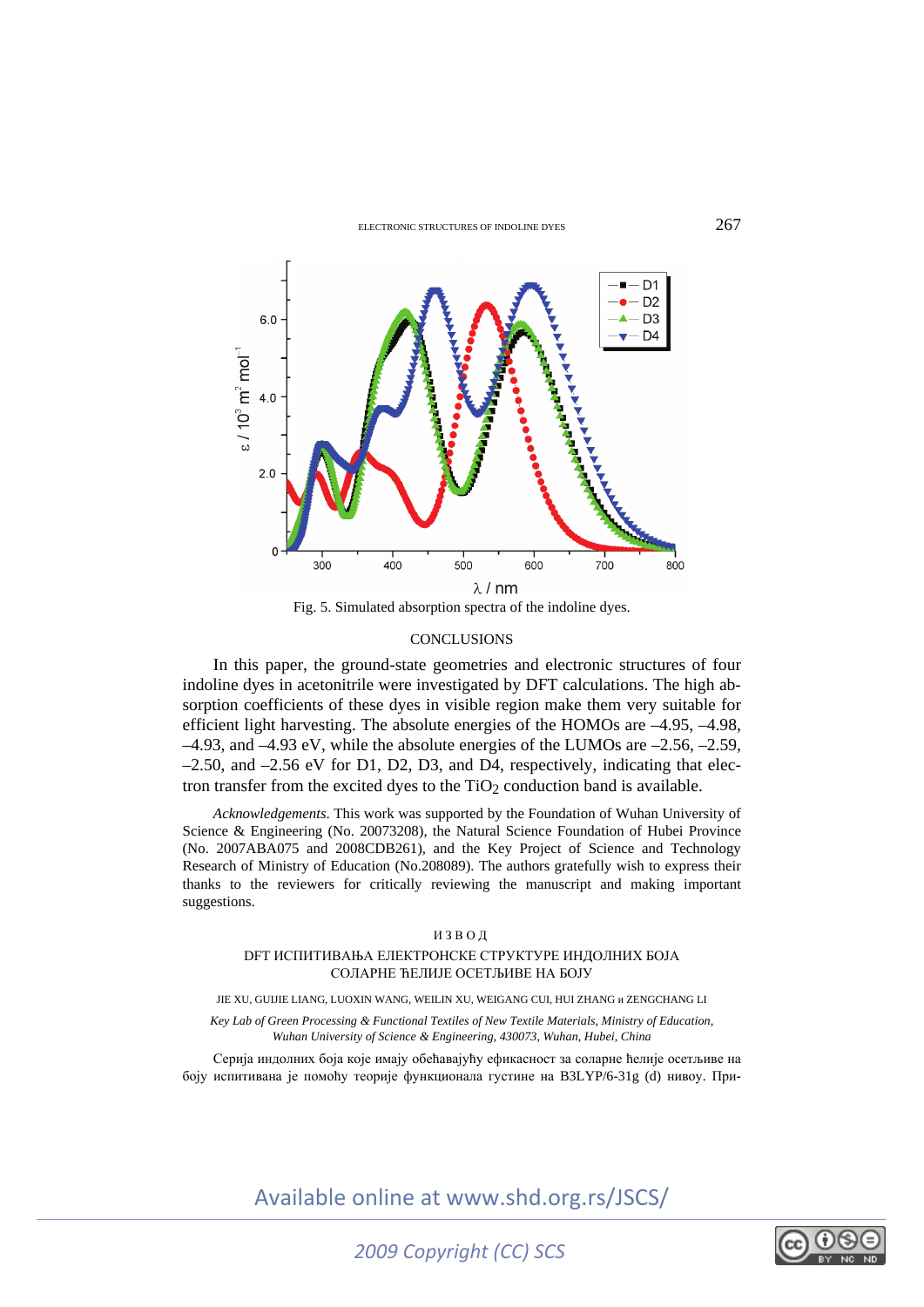казани су геометрије основних стања, електронске структуре и апсорпциони спектри ових боја. Резултати израчунавања указују на то да су HOMO и LUMO енергетски нивои ових боја погодни за пријем електрона. Нихове интензивне и широке апсорпционе траке, као и фаворизовани енеггетски нивои ексцитованог стања су кључни фактори за њихову изузетну ефикасност у DSSC.

(Примљено 5. јануара, ревидирано 3. септембра 2009)

## REFERENCES

- 1. B. O'Regan, M. Grätzel, *Nature* **353** (1991) 737
- 2. M. K. Nazeeruddin, A. Kay, I. Rodicio, R. Humpbry-Baker, E. Miiller, P. Liska, N. Vlachopoulos, M. Grätzel, *J. Am. Chem. Soc.* **115** (1993) 6382
- 3. M. K. Nazeeruddin, P. Péchy, T. Renouard, S. M. Zakeeruddin, R. Humphry-Baker, P. Comte, P. Liska, L. Cevey, E. Costa, V. Shklover, L. Spiccia, G. B. Deacon, C. A. Bignozzi, M. Grätzel, *J. Am. Chem. Soc.* **123** (2001) 1613
- 4. M. K. Nazeeruddin, F. D. Angelis, S. Fantacci, A. Selloni, G. Viscardi, P. Liska, S. Ito, B. Takeru, M. Grätzel, *J. Am. Chem. Soc.* **127** (2005) 16835
- 5. S. Hao, J. Wu, Y. Huang, J. Lin, *Sol. Energy* **80** (2006) 209
- 6. Y. Amao, T. Komori, *Biosensors Bioelectron.* **19** (2004) 843
- 7. R. Mosurkal, J.-A. He, K. Yang, L. A. Samuelson, J. Kumar, *J. Photochem. Photobiol. A: Chem.* **168** (2004) 191
- 8. K. Hara, M. Kurashige, Y. Dan-oh, C. Kasada, A. Shinpo, S. Suga, K. Sayama, H. Arakawa, *New J. Chem.* **27** (2003) 783
- 9. T. Horiuchi, H. Miura, K. Sumioka, S. Uchida, *J. Am. Chem. Soc.* **126** (2004) 12218
- 10. T. Kitamura, M. Ikeda, K. Shigaki, T. Inoue, N. A. Anderson, X. Ai, T. Lian, S. Yanagida, *Chem. Mater.* **16** (2004) 1806
- 11. K. Hara, T. Sato, R. Katoh, A. Furube, T. Yoshihara, M. Murai, M. Kurashige, S. Ito, A. Shinpo, S. Suga, H. Arakawa, *Adv. Funct. Mater.* **15** (2005) 246
- 12. T. Horiuchi, H. Miura, S. Uchida, *Chem. Comm.* (2003) 3036
- 13. T. Horiuchi, H. Miura, S. Uchida, *J. Photochem. Photobiol. A: Chem.* **164** (2004) 29
- 14. F. Aiga, T. Tada, *J. Mol. Struct.* **658** (2003) 25
- 15. C. Barolo, M. K. Nazeeruddin, S. Fantacci, D. Di Censo, P. Comte, P. Liska, G. Viscardi, P. Quagliotto, F. De Angelis, S. Ito, M. Gratzel, *Inorg. Chem.* **45** (2006) 4642
- 16. N. Onozawa-Komatsuzaki, O. Kitao, M. Yanagida, Y. Himeda, H. Sugihara, K. Kasuga, *New J. Chem.* **30** (2006) 689
- 17. J. E. Monat, J. H. Rodriguez, J. K. McCusker, *J. Phys. Chem. A* **106** (2002) 7399
- 18. S. Fantacci, F. De Angelis, A. Selloni, *J. Am. Chem. Soc.* **125** (2003) 4381
- 19. F. D. Angelis, S. Fantacci, A. Selloni, *Chem. Phys. Lett.* **389** (2004) 204
- 20. F. D. Angelis, S. Fantacci, A. Selloni, M. K. Nazeeruddin, *Chem. Phys. Lett.* **415** (2005) 115
- 21. X. Zhang, J.-J. Zhang, Y.-Y. Xia, *J. Photochem. Photobiol. A: Chem.* **185** (2007) 283
- 22. Y. Xu, W.-K. Chen, M.-J. Cao, S.-H. Liu, J.-Q. Li, A. I. Philippopoulos, P. Falaras, *Chem. Phys.* **330** (2006) 204
- 23. Y. Kurashige, T. Nakajima, S. Kurashige, K. Hirao, Y. Nishikitani, *J. Phys. Chem. A* **111** (2007) 5544
- 24. K. Hara, T. Sato, R. Katoh, A. Furube, Y. Ohga, A. Shinpo, S. Suga, K. Sayama, H. Sugihara, H. Arakawa, *J. Phys. Chem. B* **107** (2003) 597